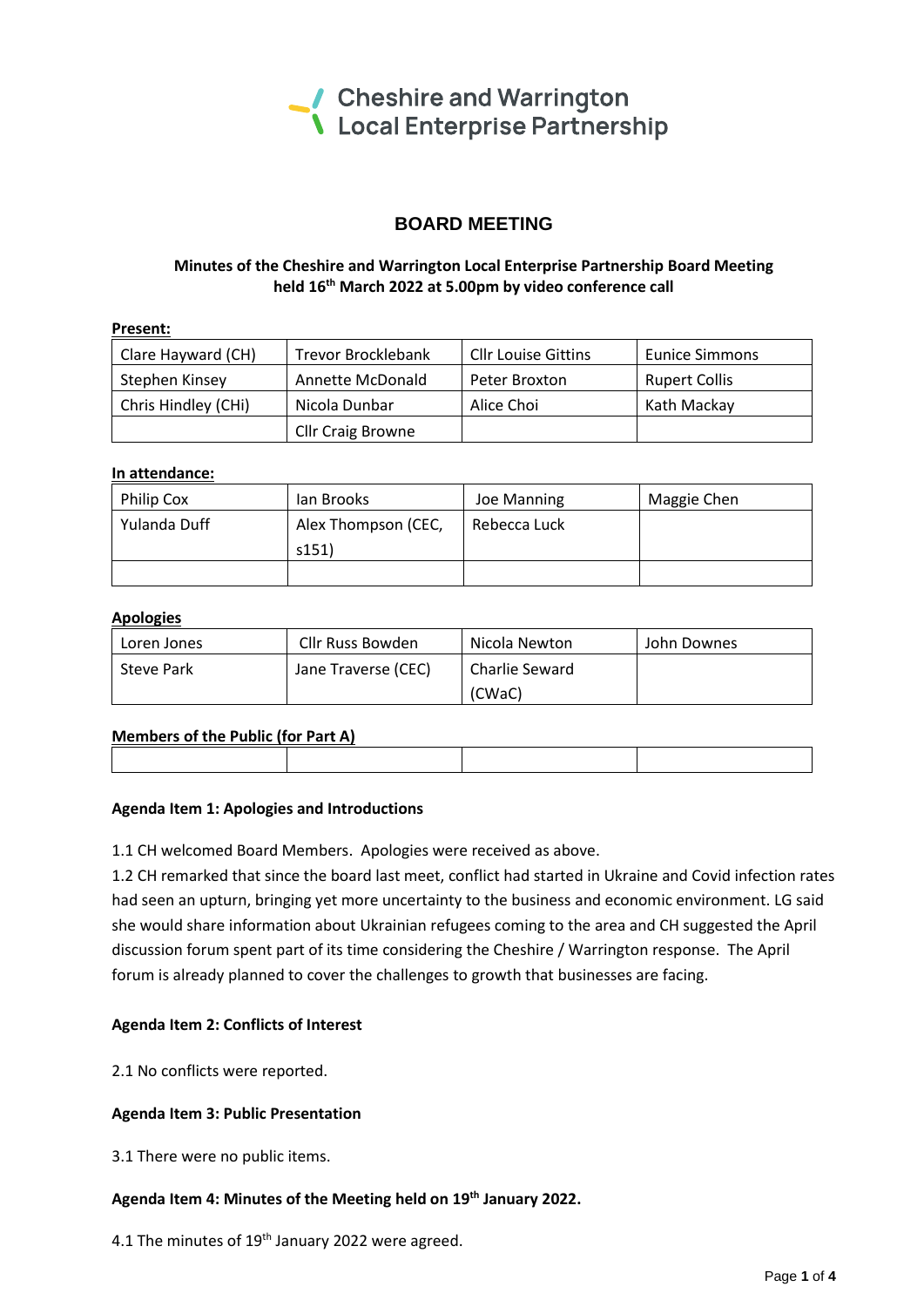4.2 Actions had been completed or were addressed on the agenda.

### **Agenda Item 5: Board Sub-committee Reports**

5.1 Performance and Investment Committee. A focussed slot was provided to CHi, who made a presentation to update the board on the performance of the Getting Building Fund, a £15.5M programme targeted to three key projects. The Chester Drainage Tunnel and Warrington Bus Depot had progressed successfully with all funding claimed. The Medicines Discovery Catapult had, however run into difficulty, with a significant escalation in delivery timescales and costs, culminating in a formal request to close the project early, without completion, risking that £4.4M of funding would be lost from the sub-region and refunded to BEIS.

5.2 Rebecca Luck, programme manager, worked closely with BEIS, CEC and P&I to identify alternative projects where the funding could be utilised, securing approval from all stakeholders that the funding could be re-purposed to support further development within the Life Science Sector.

5.3 In formally closing the project, the LEP will require a final audit report for funding already claimed by MDC and reserves the right to reclaim previous payments, although any final decisions would be subject to discussion with BEIS and Innovate UK.

5.4 AC asked whether lessons were being learned. CHi referred to initial indications regarding the challenging timescales to prepare what was complex project and, as risks materialised, revised assumptions on the likely demand for its capabilities had shifted the economic model.

5.5 Local Transport Board. AM informed the board that the Expression of Interest had been submitted for Crewe to be considered as the future HQ for Great British Railways. There will be a concerted PR and social media campaign to raise awareness in support of the "bid" seeking to garner as much public and business support as possible across the sub-region.

5.6 Marketing Cheshire. TB reported that Marketing Cheshire had been successful in receiving £100k from Visit England to be spent over the Spring and Early Summer promoting the visitor economy.

### **Agenda Item 6: Engagement Board**

6.1 MC, supported by YD, presented a paper outlining a several proposals to improve the level of involvement between the board, board sub-committees and the engagement board. It was thought that closer ties would enable the Engagement board members to add more value to discussions.

6.2 The board supported:

- Providing the Engagement Board with a schedule of discussion topics for the year ahead
- Including Engagement Board Feedback as a standing agenda item
- Identifying a named Mentor from a different sub board to that in which the Engagement Board Member attends, to each 1 or 2 Engagement Board Members
- Scheduling 6 month review meetings with Sub Board Chairs & Sub Board Members, to reflect on performance & ascertain whether EB contributions are beneficial, or if any changes need to be made.
- Schedule induction meetings for all newly recruited Engagement Board Members with Sub Board Chairs.
- Providing an attendee at each Engagement Board Meeting from the either the Executive or a main Board relevant to the topics under discussion.
- That EB Members should participate in the key decision making sub-boards (and possibly programme boards, such as Digital skills board) and the next recruitment campaign should seek to fill those vacancies. TB requested that a representative join the Marketing Cheshire board. ACTION: MC/Board members

6.3 CHi thanked JT for his contribution to P&I, but felt that Engagement board members would feel they were adding more value if engaged earlier in the decision making processes. AC invited him to join Business Growth.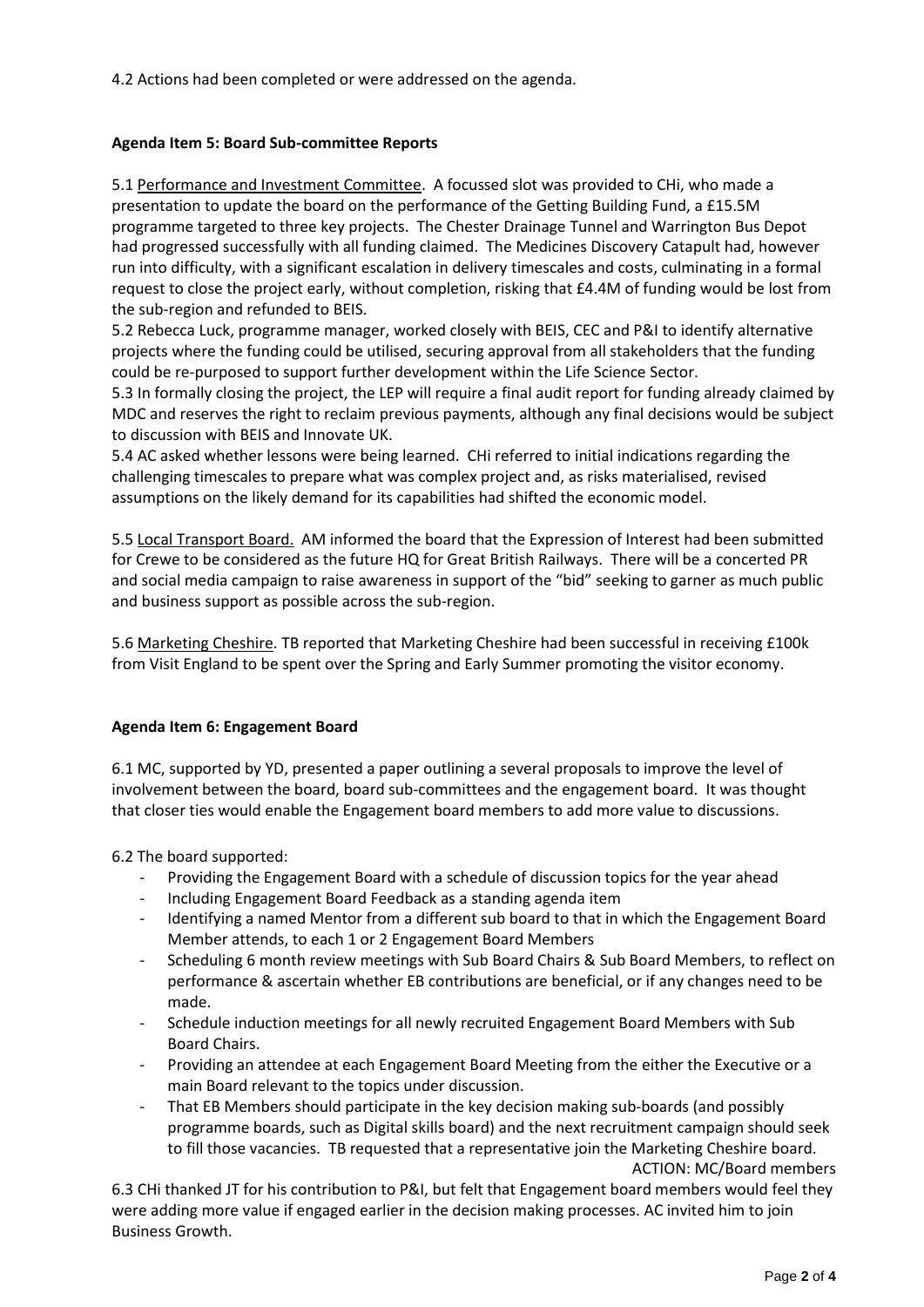### **Agenda Item 7: Chief Executive's Report**

7.1. Report was taken as read. However, PC highlighted the pipeline of LTB projects and that the pressures on energy prices, now exacerbated by the war in Ukraine, would accelerate a move towards renewables. The Government Energy Strategy is awaited. PC noted that the increase in gas prices may mean that Hynet has to accelerate its plans and technology development to move from blue hydrogen (produced from natural gas) to green hydrogen (produced without reliance on a fossil fuel).

7.2 AM recognised the impact of global shocks on the less privileged sections of our community and PC confirmed that SIGC had already started to look at how to address the consequences.

7.3 PB enquired on the status of the Life Science Fund 2. IB confirmed that the successful bidder was being progressed into contract discussions and announcements are expected to follow within a few weeks.

### **Agenda Item 8: Delivery Plan**

8.1 RL presented the working draft of the LEP/MC delivery plan 2022-23 seeking board feedback on its content and approach before bringing a final version to May's meeting for approval. Delivery targets will become smarter once we receive formal confirmation of budgets and associated output and outcome targets. The document will also be updated to reference SIGC actions once the consultations on those are completed.

8.2 The board welcomed the style, which made clear distinctions regarding strategy, delivery, influence and governance, and tasked sub board chairs to review their respective plan with their sub-boards. ACTION: Sub-board chairs

8.3 KM asked if the Shared Prosperity Fund would be included. PC explained that this will be considered once we know the funding allocation to Cheshire and Warrington, which might form part of the Spring Statement, and have more clarity on our role.

### **Agenda Item 9: Draft Budget**

9.1 IB presented a paper which included a working budget to which the executive will operate in the interim, and which will be updated once funding allocations are confirmed.

9.2 In response to PB asking if cost inflation had been included, IB confirmed that increases had been included, compared to the current year forecast, and £50k was included as a contingency.

### **Agenda Item 10:**

10.1 ES mentioned that over the course of the summer 30,000 visitors can be expected in Chester associated with 38 graduation ceremonies. If not this year, then in future, this represents a significant opportunity to market the city and wider region.

10.2 After mention of the Green Expo in June, and the MC Awards on 24<sup>th</sup> March, it was proposed that a list of upcoming events is circulated.

ACTION: JM

### **Agenda Item 11: Date and Time of Next Meetings:**